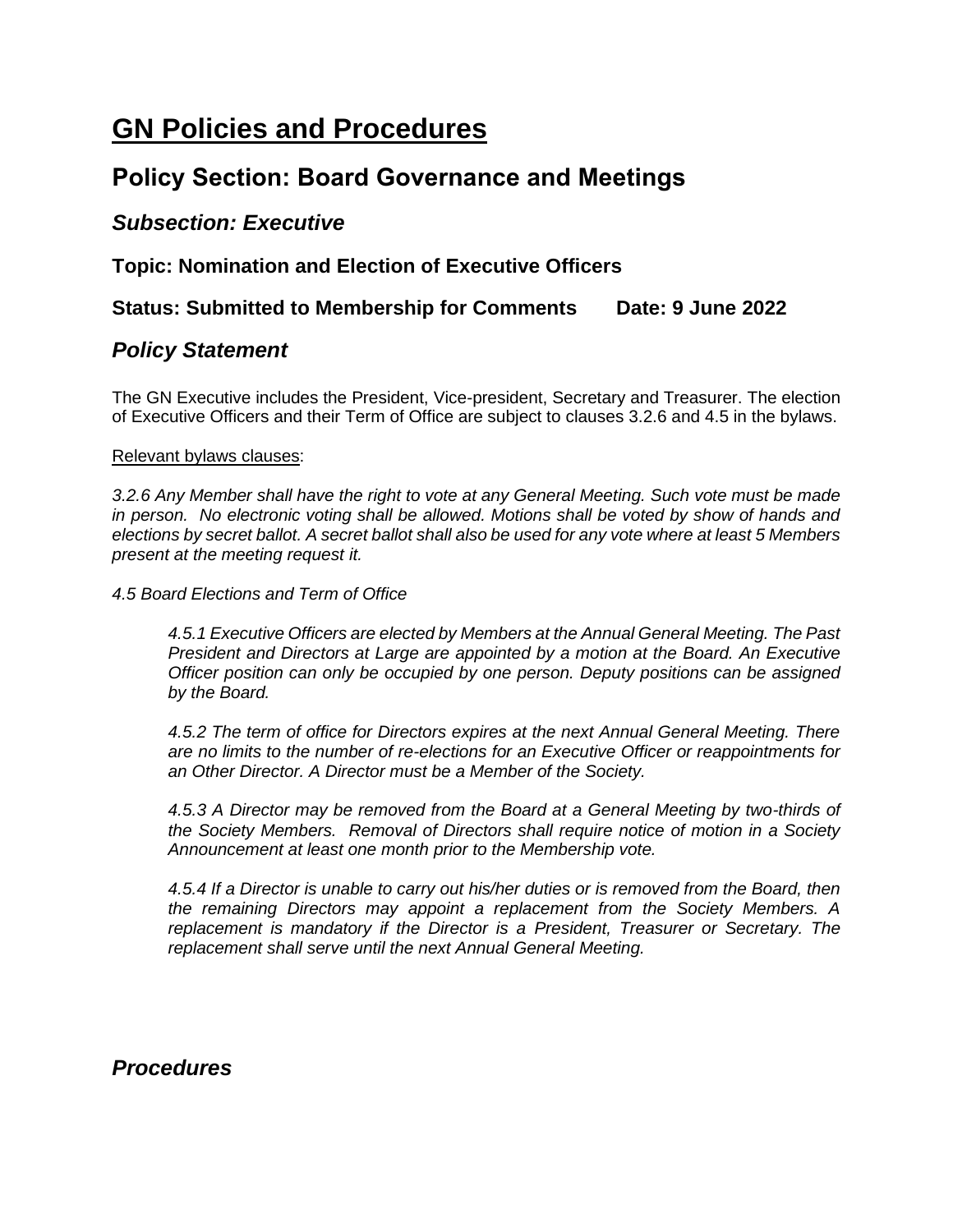- 1. Nominations and Election Facilitator
	- 1.1. From the floor nominations and election shall be carried out by a Nominations and Election Facilitator selected by the Board.
- 2. Nominations:
	- 2.1. A call for nominations shall be placed in the January Chronicle. Only GN members can be nominated.
	- 2.2. Nominations shall be received, in writing, by the Board no later than 30 days prior to the AGM and shall indicate that the nominee has been notified and accepts the nomination. These nominations shall be published in the March Chronicle.
	- 2.3. If no nominations are received before the deadline for a particular position, nominations from the floor shall be accepted at the AGM. The Nominations and Election Facilitator shall call for nominations for a given position three times before the nominations for that position are closed.
- 3. Elections
	- 3.1. Elections at the AGM shall follow clause 3.2.6 and 3.27 of the bylaws.
	- 3.2. Before any vote proceeds, the Nominations and Election Facilitator shall inform the audience the following based on Clause 3.11 in the bylaws and 3.2.8 in the Meetings Policy and Procedures:
		- 1. Only GN members have a right to vote. Any Membership owner in arrears for dues for a period of 6 months shall lose its Membership and will therefore not be eligible to vote.
		- 2. A Family Membership shall have a maximum of two Members with voting rights. For an Organization Membership, only one person from the organization shall be assigned by that organization as a Society Member with voting rights.
	- 3.3. Members shall secretly vote by writing the name of their selected candidate on a voting form (ballot). In order to expedite the vote, the Board shall ensure that these forms, along with pens or pencils, are made available beforehand. Two scrutineers shall be nominated from the floor to count the votes.
	- 3.4. If only one candidate has been nominated, he or she shall be elected by acclamation and no vote is required.
	- 3.5. If an Executive Officer position cannot be filled at the AGM due to the lack of a successful nomination, the newly-formed Board may appoint the Executive Officer at a Board meeting for the duration of the Board's term. The Members shall be promptly informed of the appointment by a "Society Announcement" (as defined in Clause 2.10 of the Bylaws).